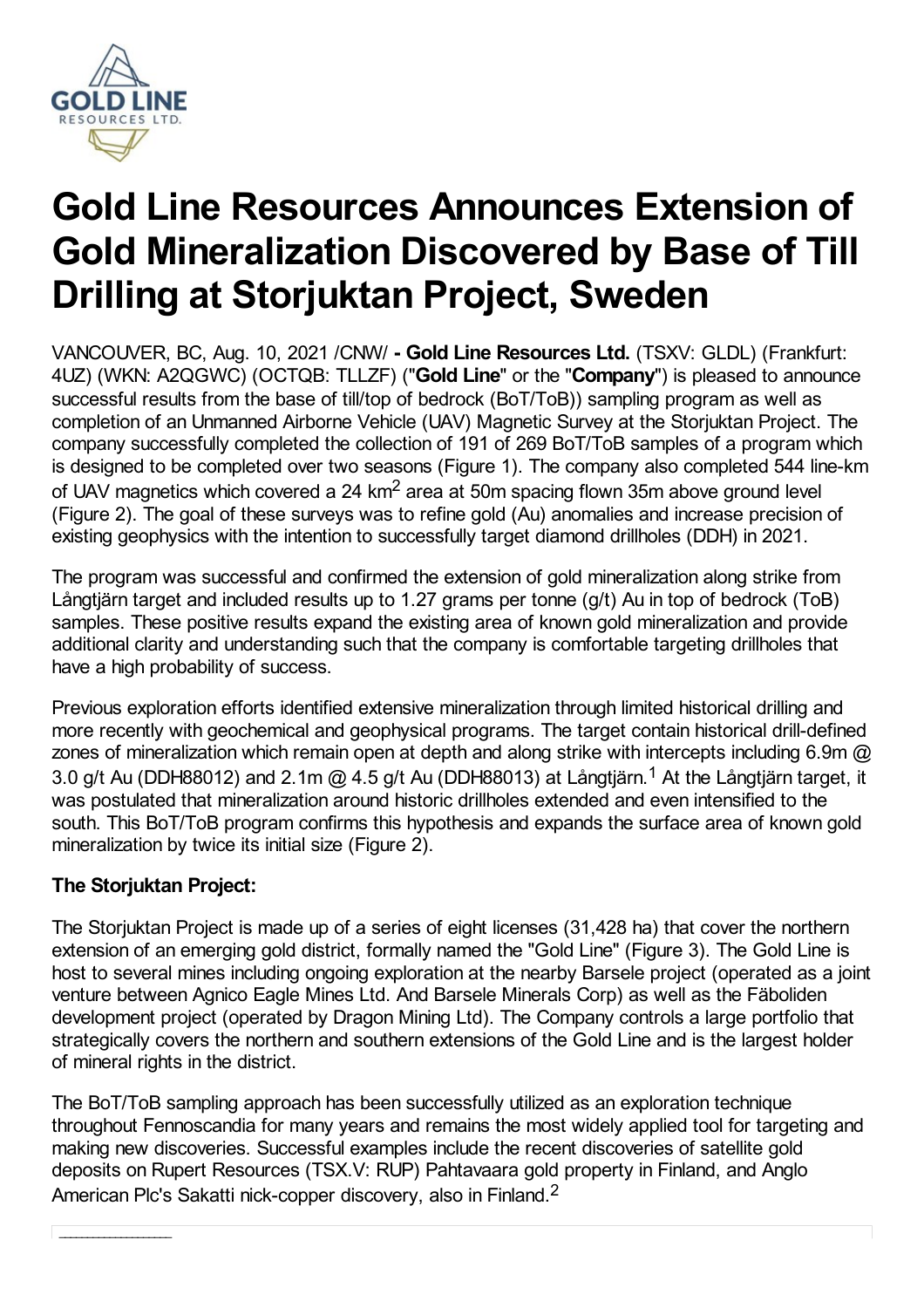1 The historical drill intercepts were completed by Sveriges Geologiska ABin 1984 &1988 andwas reported by Geological Survey of Sweden in reports (respectively, Prap\_88041). Goldline Resources has not performed sufficient work to verify the published assay data, and these data cannot be verified as compliant with NI43-101 standards, however this historical data is considered reliable and relevant.

2 <https://rupertresources.com/pahtavaara-geology-exploration/> and <https://finland.angloamerican.com/en/about-sakatti>, respectively.

#### **Sampling:**

Gold Line samples were collected in accordance with industry standard best practices. Samples were collected by Lejon Geo AB and submitted for preparation at the ALS lab in Malå. Accredited control samples (blanks and accredited standards) are inserted into the sample intervals regularly. Bedrock samples crushed to 70% less than 2mm, rotary split off 250g, pulverize split to better than 85% passing 75 microns. Pulps are analyzed at the ALS lab in Ireland with a four-acid digestions and ICP-MS finish. Soil samples are dried <60°C/140°F, sieved to -180 micron (80 mesh) and both fractions are retained. Sieved samples are subject to aqua-regia digestions and analyzed with full multi-element geochemical suite and ICP-MS super trace gold method.

"We are seeing further success on the base of till programs we are running on the Gold Line Belt. *This now positions the company with High Priority drill targets in our northern extension of the belt on known mineralized areas with significant historical high-grade intercepts. We are eagerly anticipating taking the next steps with diamond drilling these targets. We have seen the success of this base of till strategy with Rupert Resources' recent success in Finland and will continue to leverage techniques that advance our projects systematically," stated Adam Cegielski*

#### **Qualified Person:**

The technical information in this news release has been prepared in accordance with the Canadian regulatory requirements set out in National Instrument 43-101 and reviewed and approved by Michael Dufresne, M.Sc., P.Geol., P.Geo., a Qualified Person.

#### **About Gold Line Resources Ltd.**

Gold Line Resources is focused on acquiring mineral properties with exceptional exploration potential in the most prolific gold-producing regions of Fendoscandia, and further delineating the historic. Gold Line is working in one of the world's top mining jurisdictions and emerging exploration frontiers due to its strong mineral endowment, stable tenure, straightforward permitting, favourable tax regime and supportive geopolitical landscape.

Gold Line currently holds a prospective portfolio of five gold exploration projects in Sweden: one project is in the Skelleftea belt of north-central Sweden and four projects, including the Långtjärn property, are located within the Gold Line Mineral Belt of north-central Sweden. The projects are located on a 200-kilometre Proterozoic greenstone sedimentary belt that is host to multiple gold showings and deposits.

#### **On behalf of the Board of Directors of Gold Line Resources,**

Adam Cegielski CEO & Director

#### **FOLLOW US:**

Website: <https://www.goldlineresources.com/> Facebook: <https://www.facebook.com/Gold-Line-Resources> Twitter: [https://twitter.com/GLDL\\_Resources](https://twitter.com/GLDL_Resources) Instagram: [https://www.instagram.com/gold\\_line\\_resources/](https://www.instagram.com/gold_line_resources/) LinkedIn: <https://www.linkedin.com/company/gold-line-resources-ltd>

*Neither the TSX Venture Exchange nor its Regulation Services Provider (as that term is defined in*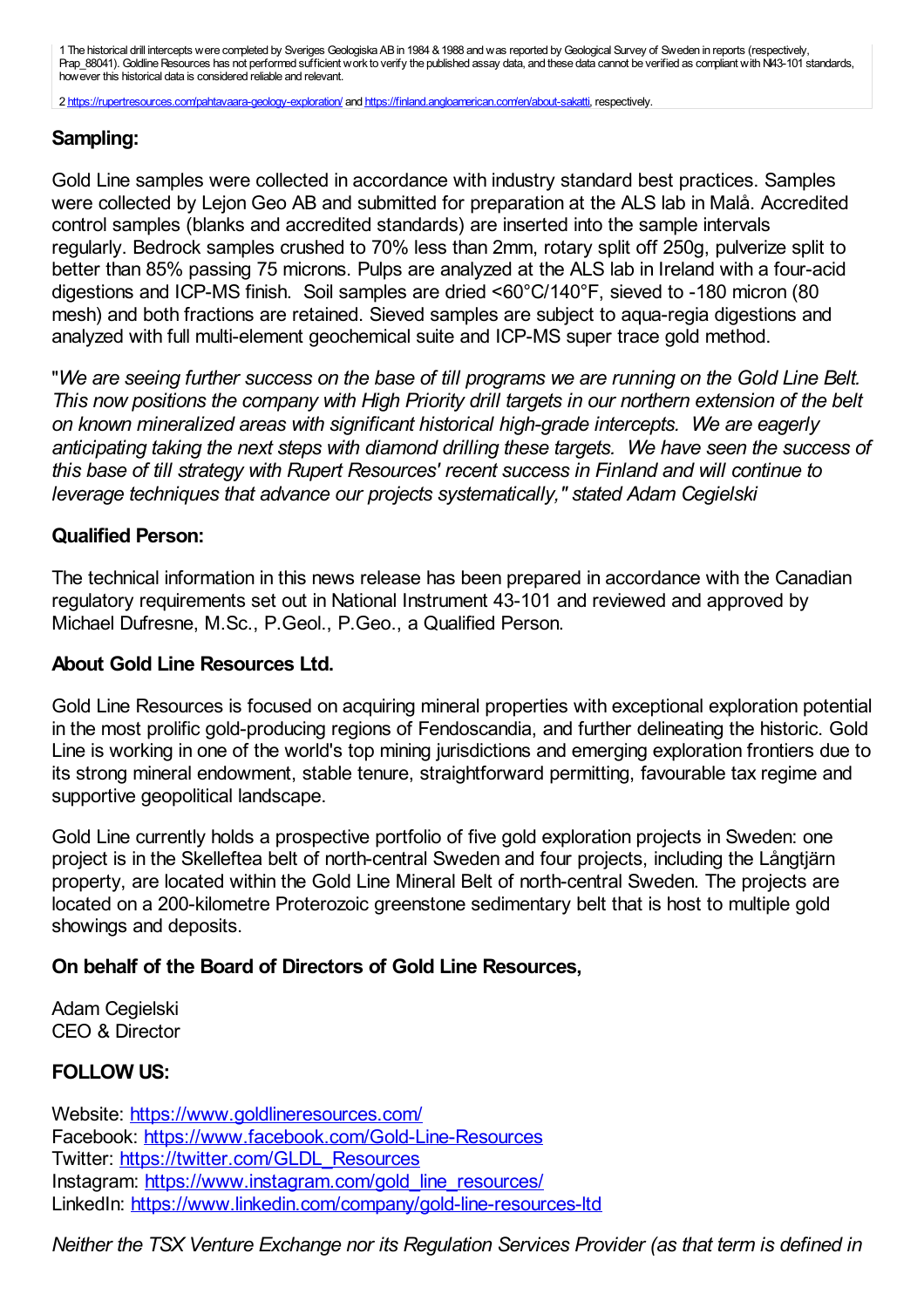*policies of the TSX Venture Exchange) accepts responsibility for the adequacy or accuracy of this release.*

### *Cautionary Note Regarding Forward-Looking Statements*

This news release contains statements that constitute "forward-looking statements." Such forward looking statements involve known and unknown risks, uncertainties and other factors that may cause Gold Line's actual results, performance or achievements, or developments to differ materially from the anticipated results, performance or achievements expressed or implied by such forward-looking statements. Forward looking statements are statements that are not historical facts and are generally, but not always, identified by the words "expects," "plans," "anticipates," "believes," "intends," "estimates," "projects," "potential" and similar expressions, or that events or conditions "will," "would," "may," "could" or "should" occur.

Forward-looking statements in this news release include, among others, statements relating to expectations regarding the business, exploration and development plans of Gold Line, planned exploration and development activities, the results of exploration and development activities, and other statements that are not historical facts. Forward-looking statements are based on Gold Line's current beliefs and assumptions as to the outcome and timing of future events, including, but not limited to, that the exploration and development activities will be completed as planned, and that the results of the exploration and development activities will be as anticipated. By their nature, forwardlooking statements involve known and unknown risks, uncertainties and other factors which may cause our actual results, performance or achievements, or other future events, to be materially different from any future results, performance or achievements expressed or implied by such forward-looking statements. Such factors and risks include, among others: that exploration and development activities will not be completed as planned; that the results of exploration and development activities will not be as anticipated; Gold Line may require additional financing from time to time in order to continue its operations which may not be available when needed or on acceptable terms and conditions; compliance with extensive government regulation; domestic and foreign laws and regulations could adversely affect Gold Line's business and results of operations; the stock markets have experienced volatility that often has been unrelated to the performance of companies and these fluctuations may adversely affect the price of Gold Line's securities, regardless of its operating performance; and the impact of COVID-19. The forward-looking statements contained in this news release represent the expectations of Gold Line as of the date of this news release and, accordingly, are subject to change after such date. Readers should not place undue importance on forward-looking information and should not rely upon this information as of any other date. Gold Line undertakes no obligation to update these forward-looking statements in the event that management's beliefs, estimates or opinions, or other factors, should change.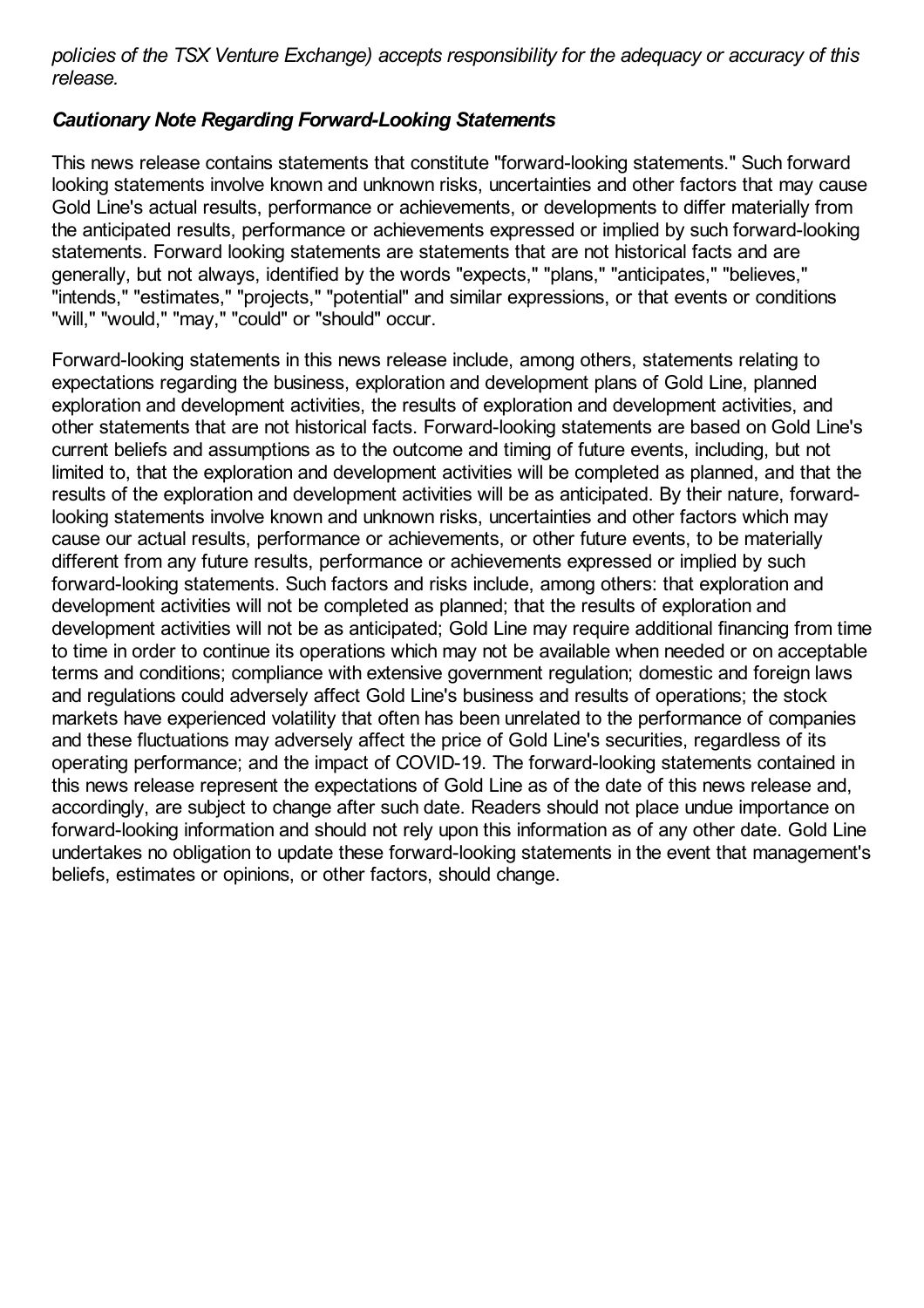

Figure 1: Top of Bedrock Anomaly Map at Långtjärn Target (CNW Group/Gold Line Resources Ltd.)



Figure 2: UAV Magnetics Map at Storjuktan (CNW Group/Gold Line Resources Ltd.)